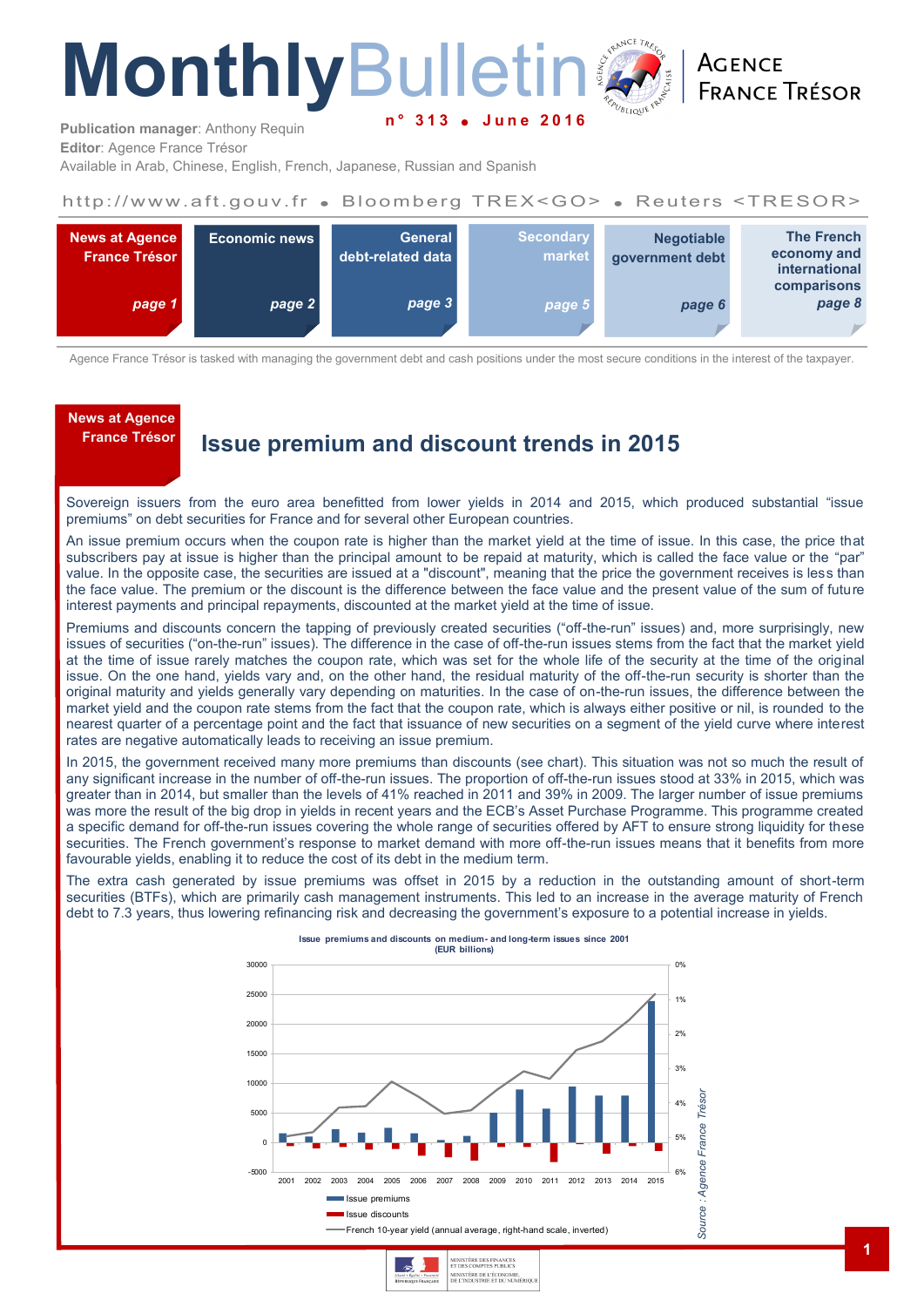### **Economic news What if unemployment had started to decline?**

**Hélène Baudchon, Economist France, Group Economic Research, BNP Pa** 

In the first quarter of 2016, the French national statistics institute's employment survey showed that France's unemployment rate was unchanged from the fourth quarter of 2015, at 10.2%. This stability follows a decrease of 0.3 percentage points. The decrease over one year was 0.2 percentage points. According to Eurostat's monthly estimate, the unemployment rate may have even dipped below the 10% mark in April 2016. This timid start of a downward trend still needs to be confirmed, but the most likely scenario is one where it continues.

We should start by noting that the unemployment rate was more or less steady in 2013, 2014 and 2015, wavering by 0.2 percentage points around an average of 10.3%, despite relatively weak growth over the period, averaging 0.8% per year. This makes the unemployment trend look more favourable than warranted by economic growth. Ultimately, the fact that unemployment did not go up during the period is more surprising than the fact that it did not go down.

One explanation is the slower growth of the labour force, averaging 0.2% per year from 2013 to 2015, compared to 0.7% growth in the previous decade. This meant that employment did not have to rise by much to stabilise the unemployment rate. Yet, as small as the growth of employment is, averaging 0.4% per year, it is nonetheless noteworthy. In 2013 and 2014, it relied on the increase in self-employment in the non-market sector, which offset the decline in payroll employment in the non-farm market sector. Even the latter posted a small average annual rise of 0.2% in 2015, with an annualised rise of 0.7% in the fourth quarter of 2015. The increase continued, with a 0.2% quarter-on-quarter rise in the first quarter of 2016 and a 1% year-on-year increase. This could be the effect of a nascent improvement in growth in 2015, with a year-on-year increase of 1.4% at the end of the year, compared to 0.6% at the end of 2014, along with social measures to deal with unemployment (subsidised jobs) and employment support measures introduced since 2013 (Job Security Act, Competitiveness and Responsibility Pact, Boosting employment in VSEs and SMEs Programme, Growth, Economic Activity and Equal Economic Opportunity Act also known as "Macron Act").

Based on this trend, unemployment is very likely to start declining in 2016, with just a bit more growth and the new emergency jobs plan unveiled in January, which includes facilitated access to apprenticeships and, most importantly, a new bonus for SMEs hiring new employees that targets low-wage jobs and a vast programme to train 500,000 jobseekers. In its June 2016 business conditions report, the French national statistics institute estimated that the hiring bonus would create 40,000 new jobs in 2016 and that the training plan would lower the unemployment rate by 0.1 percentage points. According to the national statistics institute, the unemployment rate should stand at 9.8% at the end of 2016, for a one-year decrease of 0.4 percentage points. The unemployment rate is expected to average 10% in 2016, which is also 0.4 percentage points lower than in 2015. Our own forecasts are a bit less optimistic. They show a 0.2-percentage-point decrease in the annual average, as a result of our forecast for slower growth (1.4% average annual growth compared to the national statistics institute's figure of 1.6%) and our forecasts also show less job-rich growth.

#### **Unemployment rate in France**



*Sources: Insee, Eurostat, BNP Paribas*

**NB: this Agence France Trésor forum offers economists an opportunity to express their personal opinion. Thus, the above article strictly reflects the author's view, and should not be construed as expressing the viewpoints of Agence France Trésor or the Ministry of the Economy and Finance.**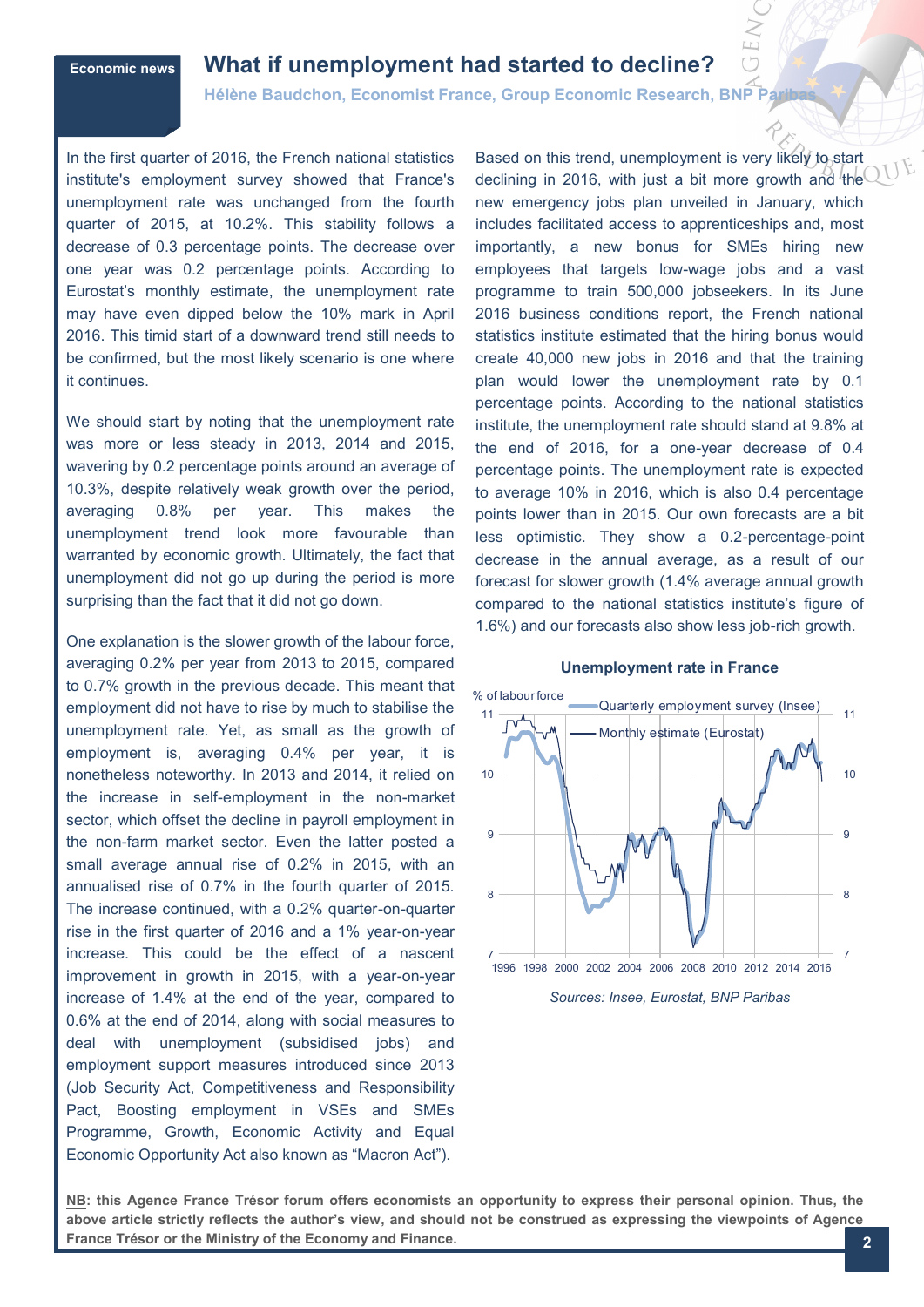

#### **Indicative auction schedule**

|                  |                 | Short-term |    |    | Medium-term | Long-term | Index-linked |    |
|------------------|-----------------|------------|----|----|-------------|-----------|--------------|----|
| <b>July 2016</b> | auction date    | 11         | 18 | 25 |             | 21        |              | 21 |
|                  | settlement date | 13         | 20 | 27 |             | 25        | 11           | 25 |
| August 2016      | auction date    |            | 16 | 22 | 29          |           | 4            |    |
|                  | settlement date | 10         | 18 | 24 | 31          |           | 8            | 8  |
|                  |                 |            |    |    |             |           |              |    |

*optional auctions*

*Source: Agence France Trésor*



**Medium- and long-term negotiable government debt** 

#### **Medium- and long-term: securities issued during the year and total issuance at 31 May 2016**



*Source: Agence France Trésor*



#### **Issuance net of buybacks at 31 May 2016**

#### **Medium- and long-term: provisional maturity schedule at 31 May 2016**  $I_n \subset F$  *billi*

| $m \in p$ <i>nnon</i>        |        |                   |  |  |  |  |
|------------------------------|--------|-------------------|--|--|--|--|
| <b>Month</b>                 | Coupon | <b>Redemption</b> |  |  |  |  |
| Jun-16                       |        |                   |  |  |  |  |
| Jul-16                       | 3.7    | 32.2              |  |  |  |  |
| Aug-16                       |        |                   |  |  |  |  |
| Sep-16                       |        |                   |  |  |  |  |
| Oct-16                       | 16.0   | 26.2              |  |  |  |  |
| <b>Nov-16</b>                | 1.2    | 11.4              |  |  |  |  |
| Dec-16                       |        |                   |  |  |  |  |
| <b>Jan-17</b>                |        |                   |  |  |  |  |
| Feb-17                       | 0.4    | 23.1              |  |  |  |  |
| Mar-17                       | 0.0    |                   |  |  |  |  |
| Apr-17                       | 15.1   | 30.5              |  |  |  |  |
| <b>May-17</b>                | 3.9    |                   |  |  |  |  |
| Source: Agence France Trésor |        |                   |  |  |  |  |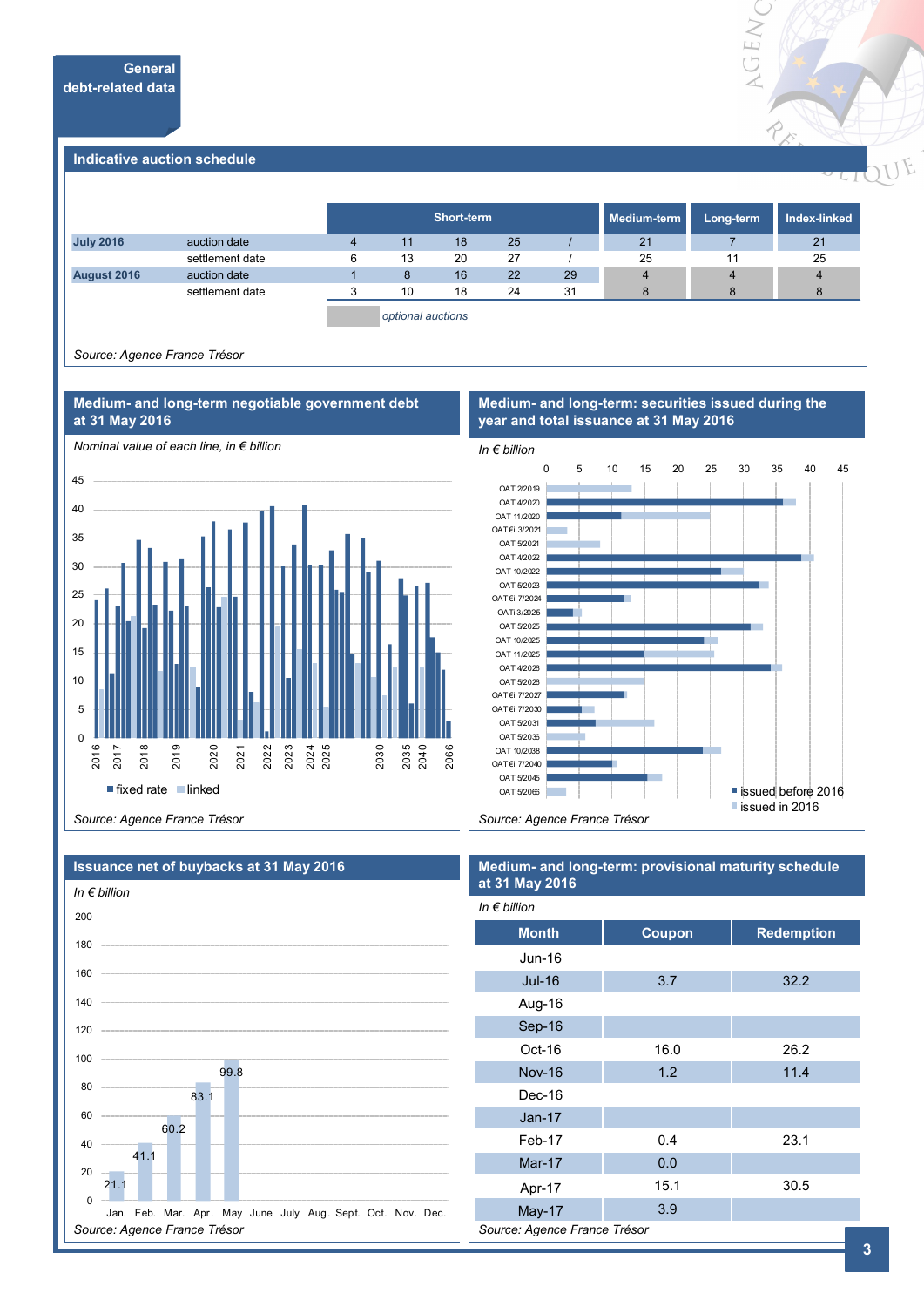

*(\*) figures revised quarterly (\*\*) figures revised annually* 

*Source: Banque de France*

#### **Negotiable government debt at 31 May 2016**

*In euros*

48.0 50.0 52.0 54.0 56.0 58.0 60.0

12/2009 12/2010 12/2011 12/2012  $2/2013**$ 03/2014\* 06/2014\* 09/2014\* 12/2014\* 03/2015\* 06/2015\* 09/2015\* 12/2015\* 03/2016\*

| Total medium- and long-term debt | 1,468,530,825,596    |
|----------------------------------|----------------------|
| Total stripping activity         | 61,181,289,100       |
| Average maturity                 | 7 years and 354 days |
| Total short-term debt            | 156,131,000,000      |
| Average maturity                 | 110 days             |
| <b>TOTAL OUTSTANDING</b>         | 1,624,661,825,596    |
| <b>Average maturity</b>          | 7 years and 85 days  |

*Source: Banque de France*

*Source: Agence France Trésor*

**Negotiable government debt and interest rate swaps at 31 May 2016**

*In € billion*

|                                               | <b>End 2013</b> | <b>End 2014</b> | <b>End 2015</b> | End April 2016 | <b>End May 2016</b> |
|-----------------------------------------------|-----------------|-----------------|-----------------|----------------|---------------------|
| <b>Negotiable government debt outstanding</b> | 1,457           | 1,528           | 1,576           | 1,605          | 1,625               |
| of which index-linked securities              | 174             | 189             | 190             | 194            | 197                 |
| Medium- and long-term                         | 1,283           | 1,352           | 1,424           | 1,450          | 1,469               |
| short-term                                    | 174             | 175             | 153             | 155            | 156                 |
| <b>Swaps outstanding</b>                      | 7               | 6               | 6               | 6              | 6                   |
| Average maturity of the negotiable debt       |                 |                 |                 |                |                     |
| before swaps                                  | 7 years         | 6 years         | 7 years         | 7 years        | 7 years             |
|                                               | 5 days          | 363 days        | 47 days         | 108 days       | 85 days             |
| after swaps                                   | 7 years         | 6 years         | 7 years         | 7 years        | 7 years             |
|                                               | 2 days          | 362 days        | 47 days         | 108 days       | 85 days             |
|                                               |                 |                 |                 |                |                     |

*Source: Agence France Trésor*

OEN

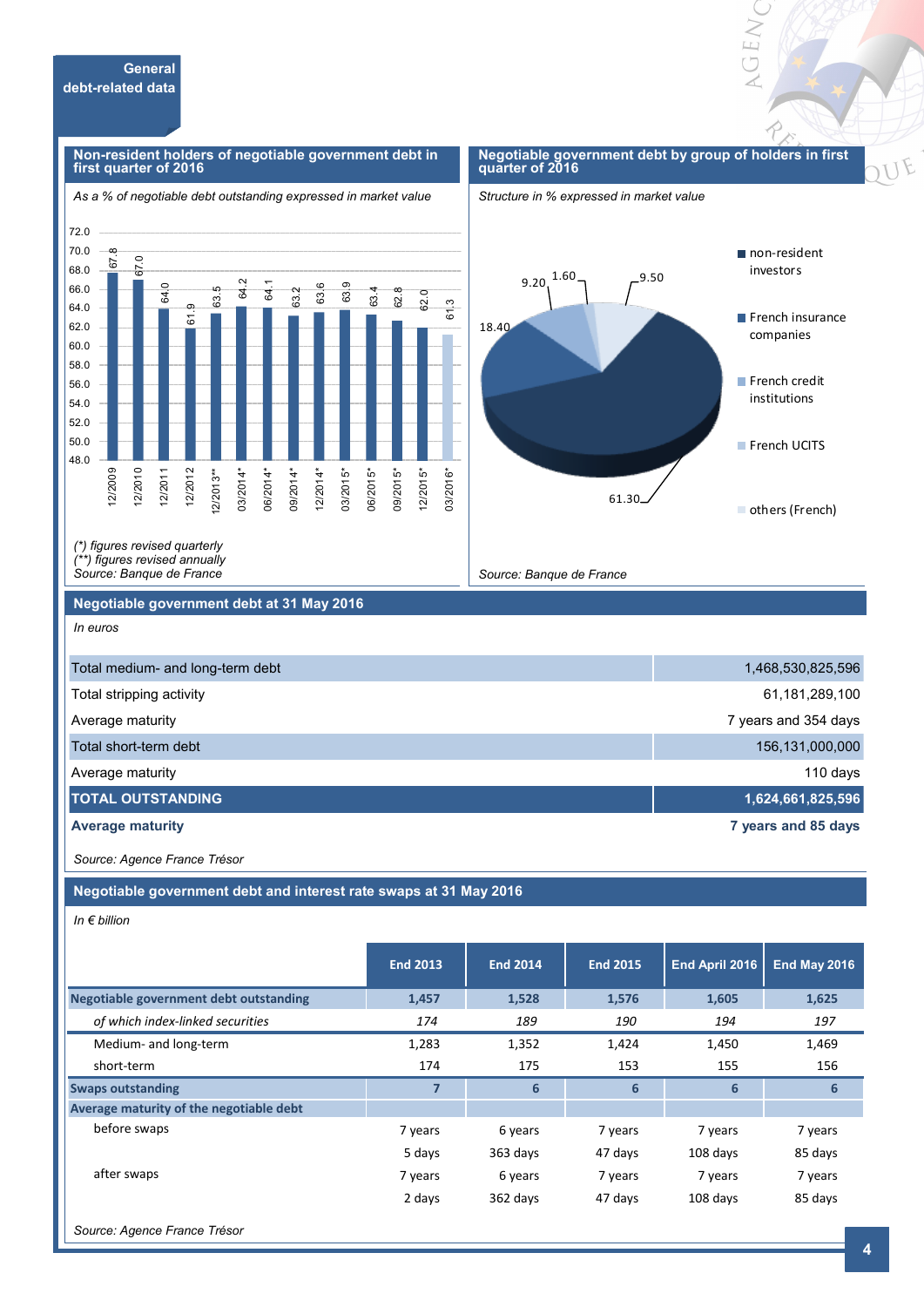



*Source: reporting by primary dealers in government securities, excluding flows arising from the Eurosystem public sector purchase programme.* 

**Total stripping and reconstitution** 



*Source: Euroclear*

**Primary dealers, repo outstanding at end of month** 



**GEN**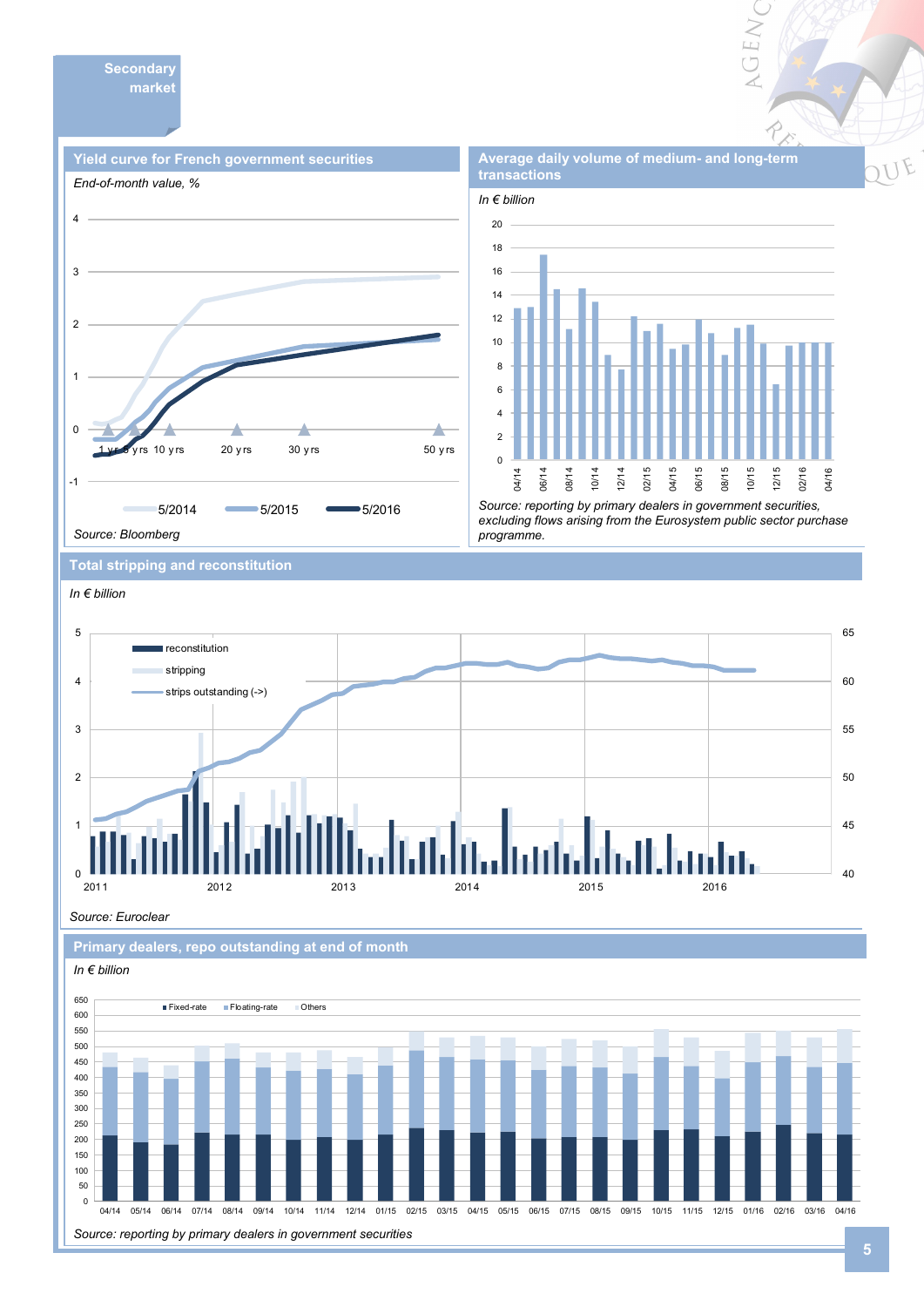

#### **Short-term debt at 31 May 2016**

|            | <b>Maturity</b>   | Outstanding (€) |
|------------|-------------------|-----------------|
| <b>BTF</b> | 01 June 2016      | 7,601,000,000   |
| <b>BTF</b> | 08 June 2016      | 5,454,000,000   |
| <b>BTF</b> | 15 June 2016      | 7,092,000,000   |
| <b>BTF</b> | 22 June 2016      | 7,262,000,000   |
| <b>BTF</b> | 29 June 2016      | 7,576,000,000   |
| <b>BTF</b> | 06 July 2016      | 6,366,000,000   |
| <b>BTF</b> | 13 July 2016      | 7,290,000,000   |
| <b>BTF</b> | 20 July 2016      | 5,332,000,000   |
| <b>BTF</b> | 27 July 2016      | 7,462,000,000   |
| <b>BTF</b> | 03 August 2016    | 6,538,000,000   |
| <b>BTF</b> | 10 August 2016    | 7,743,000,000   |
| <b>BTF</b> | 18 August 2016    | 5,862,000,000   |
| <b>BTF</b> | 24 August 2016    | 3,596,000,000   |
| <b>BTF</b> | 31 August 2016    | 6,504,000,000   |
| <b>BTF</b> | 14 September 2016 | 5,555,000,000   |
| <b>BTF</b> | 28 September 2016 | 5,828,000,000   |
| <b>BTF</b> | 12 October 2016   | 8,049,000,000   |
| <b>BTF</b> | 26 October 2016   | 2,903,000,000   |
| <b>BTF</b> | 09 November 2016  | 7,161,000,000   |
| <b>BTF</b> | 07 December 2016  | 3,590,000,000   |
| <b>BTF</b> | 04 January 2017   | 7,090,000,000   |
| <b>BTF</b> | 01 February 2017  | 6,746,000,000   |
| <b>BTF</b> | 01 March 2017     | 6,366,000,000   |
| <b>BTF</b> | 29 March 2017     | 6,135,000,000   |
| <b>BTF</b> | 26 April 2017     | 5,030,000,000   |

#### **Medium- and long-term debt (maturing 2016–2019) at 31 May 2016**

| <b>ISIN Code</b> | <b>Bond</b>                                  | Outstanding $(E)$  | Ind. Coeff. | <b>Face value</b> | Stripped $(€)$ |
|------------------|----------------------------------------------|--------------------|-------------|-------------------|----------------|
|                  | <b>Maturity 2016</b>                         | 70,235,787,570     |             |                   |                |
|                  | FR0119580050 BTAN 2.5% 25 July 2016          | 24,221,500,000     |             |                   |                |
|                  | FR0119105791 BTANi 0.45% 25 July 2016        | 8,407,287,570 (1)  | 1.04973     | 8,009,000,000     |                |
|                  | FR0000187361 OAT 5% 25 October 2016          | 26,204,000,000     |             |                   | 221,517,000    |
|                  | FR0011857218 OAT 0.25% 25 November 2016      | 11,403,000,000     |             |                   |                |
|                  | <b>Maturity 2017</b>                         | 130,305,835,950    |             |                   |                |
|                  | FR0120473253 BTAN 1.75% 25 February 2017     | 23,215,000,000     |             |                   |                |
|                  | FR0010415331 OAT 3.75% 25 April 2017         | 30,596,000,000     |             |                   | $\Omega$       |
|                  | FR0120746609 BTAN 1% 25 July 2017            | 20,593,000,000     |             |                   |                |
|                  | FR0010235176 OATi 1% 25 July 2017            | 21,126,835,950 (1) | 1.13311     | 18,645,000,000    | 0              |
|                  | FR0010517417 OAT 4.25% 25 October 2017       | 34,775,000,000     |             |                   | 0              |
|                  | <b>Maturity 2018</b>                         | 140,827,917,960    |             |                   |                |
|                  | FR0012634558 OAT 0% 25 February 2018         | 19,247,000,000     |             |                   | 0              |
|                  | FR0010604983 OAT 4% 25 April 2018            | 33,269,000,000     |             |                   | 0              |
|                  | FR0011394345 OAT 1% 25 May 2018              | 23,412,000,000     |             |                   | 0              |
|                  | FR0011237643 OAT€i 0.25% 25 July 2018        | 11,687,917,960 (1) | 1.03828     | 11,257,000,000    | 0              |
|                  | FR0010670737 OAT 4.25% 25 October 2018       | 30,947,000,000     |             |                   | 0              |
|                  | FR0011523257 OAT 1% 25 November 2018         | 22,265,000,000     |             |                   | 0              |
|                  | <b>Maturity 2019</b>                         | 150,693,121,046    |             |                   |                |
|                  | FR0013101466 OAT 0% 25 février 2019          | 12,981,000,000     |             |                   | 0              |
|                  | FR0000189151 OAT 4.25% 25 April 2019         | 31,478,000,000     |             |                   | 0              |
|                  | FR0011708080 OAT 1% 25 May 2019              | 23,095,000,000     |             |                   | 0              |
|                  | FR0010850032 OATi 1.3% 25 July 2019          | 12,518,831,600 (1) | 1.06634     | 11,740,000,000    | 0              |
|                  | FR0000570921 OAT 8.5% 25 October 2019        | 8,844,392,893      |             |                   | 5,719,385,100  |
|                  | FR0010776161 OAT 3.75% 25 October 2019       | 35,410,000,000     |             |                   | $^{(1)}$       |
|                  | FR0011993179 OAT 0.5% 25 November 2019       | 26,333,000,000     |             |                   | 0              |
|                  | FR0000570954 OAT cap. 9.82% 31 December 2019 | 32,896,553 (2)     |             | 6,692,154         |                |
|                  |                                              |                    |             |                   |                |

*(1) face value x indexation coefficient (face value if coefficient < 1)*

*(2) Including coupons capitalised at 31 December 2015; not open to subscription*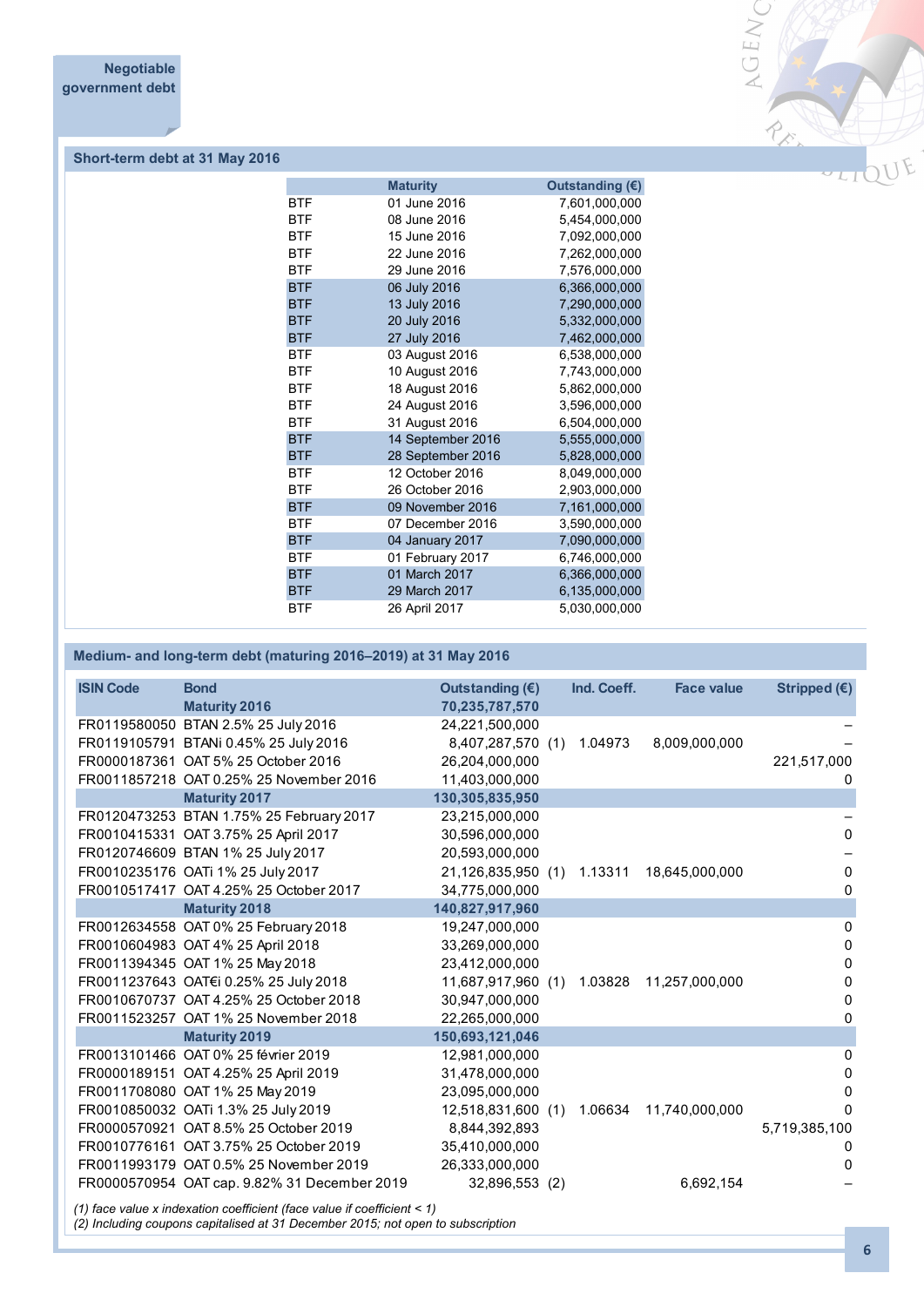#### **Medium- and long-term debt (maturing in 2020 and beyond) at 31 May 2016**

| <b>ISIN Code</b>             | <b>Bond</b><br><b>Maturity 2020</b>                           | Outstanding $(E)$<br>146,983,063,700 | Ind. Coeff. | <b>Face value</b> | Stripped (€)   |
|------------------------------|---------------------------------------------------------------|--------------------------------------|-------------|-------------------|----------------|
| FR0010854182<br>FR0012557957 | OAT 3.5% 25 April 2020<br>OAT 0% 25 May 2020                  | 37,927,000,000<br>22,969,000,000     |             |                   | 0<br>0         |
|                              | FR0010050559 OAT€i 2.25% 25 July 2020                         | 24,743,063,700 (1)                   | 1.21827     | 20,310,000,000    | 0              |
| FR0010949651                 | OAT 2.5% 25 October 2020                                      | 36,562,000,000                       |             |                   | 0              |
| FR0012968337                 | OAT 0.25% 25 November 2020                                    | 24,782,000,000                       |             |                   | 0              |
|                              | <b>Maturity 2021</b>                                          | 95, 151, 067, 120                    |             |                   |                |
| FR0013140035                 | OAT€i 0.1% 1 March 2021                                       | 3,135,000,000 (1)                    | 0.99870     | 3,135,000,000     | 0              |
|                              | FR0010192997 OAT 3.75% 25 April 2021                          | 37,837,000,000                       |             |                   | 0              |
|                              | FR0013157096 OAT 0% 25 May 2021                               | 8,136,000,000                        |             |                   | 0              |
|                              | FR0011347046 OATi 0.1% 25 July 2021                           | 6,152,067,120(1)                     | 1.00986     | 6,092,000,000     | 0              |
|                              | FR0011059088 OAT 3.25% 25 October 2021                        | 39,891,000,000                       |             |                   | 0              |
|                              | <b>Maturity 2022</b>                                          | 91,328,046,990                       |             |                   |                |
| FR0000571044                 | OAT 8.25% 25 April 2022                                       | 1,243,939,990                        |             |                   | 617,468,400    |
|                              | FR0011196856 OAT 3% 25 April 2022                             | 40,615,000,000                       |             |                   | 0              |
|                              | FR0010899765 OAT€i 1.1% 25 July 2022                          | 19,417,107,000 (1)                   | 1.08300     | 17,929,000,000    | 0              |
|                              | FR0011337880 OAT 2.25% 25 October 2022                        | 30,052,000,000                       |             |                   | 0              |
|                              | <b>Maturity 2023</b>                                          | 100,934,654,083                      |             |                   |                |
| FR0000571085                 | OAT 8.5% 25 April 2023                                        | 10,606,195,903                       |             |                   | 5,490,900,200  |
| FR0011486067                 | OAT 1.75% 25 May 2023                                         | 33,867,000,000                       |             |                   |                |
| FR0010585901                 | OATi 2.1% 25 July 2023                                        | 15,579,458,180 (1)                   | 1.09846     | 14,183,000,000    | 0              |
|                              | FR0010466938 OAT 4.25% 25 October 2023                        | 40,882,000,000                       |             |                   | 459,585,000    |
|                              | <b>Maturity 2024</b>                                          | 73,661,766,020                       |             |                   |                |
|                              | FR0011619436 OAT 2.25% 25 May 2024                            | 30,355,000,000                       |             |                   | 10,000,000     |
| FR0011427848                 | OAT€i 0.25% 25 July 2024                                      | 13,071,766,020 (1)                   | 1.01418     | 12,889,000,000    | 0              |
|                              | FR0011962398 OAT 1.75% 25 November 2024                       | 30,235,000,000                       |             |                   | 46,000,000     |
|                              | <b>Maturity 2025</b>                                          | 89,856,584,438                       |             |                   |                |
|                              | FR0012558310 OATi 0.1% 1 March 2025                           | 5,374,656,320 (1)                    | 1.00124     | 5,368,000,000     | 0              |
| FR0012517027                 | OAT 0.5% 25 May 2025                                          | 32,870,000,000                       |             |                   | 0              |
|                              | FR0000571150 OAT 6% 25 October 2025                           | 26,039,928,118                       |             |                   | 3,143,464,400  |
|                              | FR0012938116 OAT 1% 25 November 2025                          | 25,572,000,000                       |             |                   | 0              |
|                              | <b>Maturity 2026</b>                                          | 50,727,000,000                       |             |                   |                |
|                              | FR0010916924 OAT 3.5% 25 April 2026                           | 35,814,000,000                       |             |                   | 144,313,000    |
| FR0013131877                 | OAT 0.5% 25 May 2026                                          | 14,913,000,000<br>48,095,464,180     |             |                   | 0              |
|                              | <b>Maturity 2027</b><br>FR0011008705 OAT€i 1.85% 25 July 2027 | 13,066,464,180 (1)                   | 1.06726     | 12,243,000,000    | 0              |
|                              | FR0011317783 OAT 2.75% 25 October 2027                        | 35,029,000,000                       |             |                   | 0              |
|                              | <b>Maturity 2028</b>                                          | 23,815,557                           |             |                   |                |
| FR0000571226                 | OAT zero coupon 28 March 2028                                 | 23,815,557 (3)                       |             | 46,232,603        |                |
|                              | <b>Maturity 2029</b>                                          | 39,697,366,032                       |             |                   |                |
| FR0000571218                 | OAT 5.5% 25 April 2029                                        | 29,091,880,458                       |             |                   | 3,386,109,100  |
|                              | FR0000186413 OATi 3.4% 25 July 2029                           | 10,605,485,574 (1)                   | 1.25225     | 8,469,144,000     | 0              |
|                              | <b>Maturity 2030</b>                                          | 38,308,368,550                       |             |                   |                |
| FR0011883966                 | OAT 2.5% 25 May 2030                                          | 31,023,000,000                       |             |                   | 0              |
| FR0011982776                 | OAT€i 0.7% 25 July 2030                                       | 7,285,368,550 (1)                    | 1.00115     | 7,277,000,000     | 0              |
|                              | <b>Maturity 2031</b>                                          | 16,453,000,000                       |             |                   |                |
|                              | FR0012993103 OAT 1.5% 25 May 2031                             | 16,453,000,000                       |             |                   | 0              |
|                              | <b>Maturity 2032 and later</b>                                | 185,247,966,400                      |             |                   |                |
| FR0000188799                 | OAT€i 3.15% 25 July 2032                                      | 12,540,996,000 (1)                   | 1.23435     | 10,160,000,000    | 0              |
| FR0000187635                 | OAT 5.75% 25 October 2032                                     | 28,114,322,600                       |             |                   | 11,064,157,400 |
| FR0010070060                 | OAT 4.75% 25 April 2035                                       | 25,004,000,000                       |             |                   | 5,130,667,000  |
| FR0013154044                 | OAT 1.25% 25 May 2036                                         | 6,000,000,000                        |             |                   | 0              |
| FR0010371401                 | OAT 4% 25 October 2038                                        | 26,534,000,000                       |             |                   | 4,912,011,400  |
| FR0010447367                 | OAT€i 1.8% 25 July 2040                                       | 12,196,647,800 (1)                   | 1.14340     | 10,667,000,000    | 0              |
|                              | FR0010773192 OAT 4.5% 25 April 2041                           | 27,307,000,000                       |             |                   | 7,347,539,000  |
| FR0011461037                 | OAT 3.25% 25 May 2045                                         | 17,707,000,000                       |             |                   | 515,600,000    |
| FR0010171975                 | OAT 4% 25 April 2055                                          | 14,926,000,000                       |             |                   | 7,229,088,000  |
|                              | FR0010870956 OAT 4% 25 April 2060                             | 11,918,000,000                       |             |                   | 5,730,484,100  |
|                              | FR0013154028 OAT 1.75% 25 May 2066<br>aaaffisisat (faas valu  | 3,000,000,000                        |             |                   | 13,000,000     |

*(1) face value x indexation coefficient (face value if coefficient < 1)*

*(3) Revised on 28 March 2016; not open to subscription*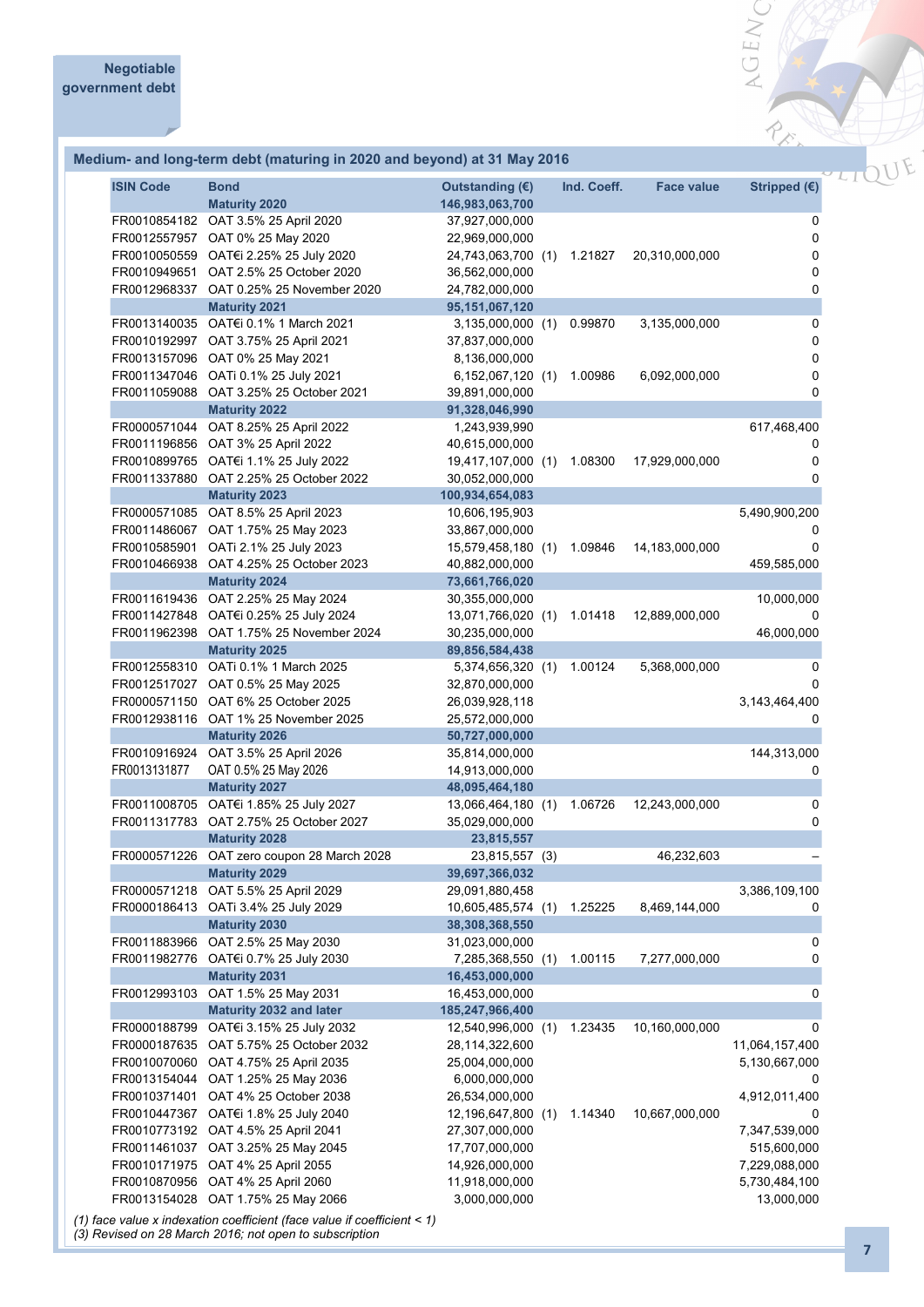#### **Most recent economic indicators**

| Industrial output, year-on-year        | 0.5%              | Apr. 2016    |
|----------------------------------------|-------------------|--------------|
| Household consumption*,                | 2.6%              |              |
| year-on-year                           |                   | May. 2016    |
| Unemployment rate (ILO)                | 10.2%             | Mar. 2016    |
| Consumer prices,                       |                   |              |
| year-on-year                           |                   |              |
| all items                              | $0.0\%$           | May. 2016    |
| all items excluding tobacco            | 0.0%              | May. 2016    |
| Trade balance, fob-fob, sa (€bn)       | $-\epsilon$ 5.2bn | Apr. 2016    |
| $\blacksquare$<br>$\mathbf{u}$         | $-64.2$ bn        | Mar. 2016    |
| Current account balance, sa (€bn)      | $-\epsilon$ 2.8bn | Apr. 2016    |
| $\mathbf{u}$<br>$\blacksquare$         | $-61.9$ bn        | Mar. 2016    |
| 10-year constant maturity rate (TEC10) | 0.23%             | 29 Jun. 2016 |
| 3-month interest rate (Euribor)        | $-0.28%$          | 28 Jun. 2016 |
| EUR / USD                              | 1.1090            | 29 Jun. 2016 |
| EUR / JPY                              | 113.85            | 29 Jun. 2016 |
|                                        |                   |              |

#### **Monthly government budget position**

*In € billion*

|                                         |      |                                     | end of<br><b>April level</b> |                          |          |  |
|-----------------------------------------|------|-------------------------------------|------------------------------|--------------------------|----------|--|
|                                         | 2014 | 2015                                | 2014                         | 2015                     | 2016     |  |
| General budget<br>balance               |      | $-85.71$ $-72.15$ $-45.57$ $-41.65$ |                              |                          | $-32.82$ |  |
| revenue                                 |      | 291.95 299.66                       | 93.04                        | 93.33                    | 98.51    |  |
| expenditure                             |      | 377.66 371.80 138.61                |                              | 134.98                   | 131.33   |  |
| Balance of special<br>Treasury accounts | 0.16 | 1.62                                |                              | $-18.60 - 18.19 - 23.64$ |          |  |
| <b>General budget</b><br>outturn        |      | $-85.56$ $-70.52$                   | $-64.17$                     | $-59.84$                 | $-56.46$ |  |

VGENC

River

*Source: Minefi*

### *Sources: Insee, Minefi, Banque de France*

*\* manufactured products* 

#### **Public finances: deficit and debt**



debt (right-hand scale) debt excluding impact of European guarantees debt (right-hand scale) debt including impact of European guarantees

*Source: Eurostat, Insee*

#### **General government debt in 2015**